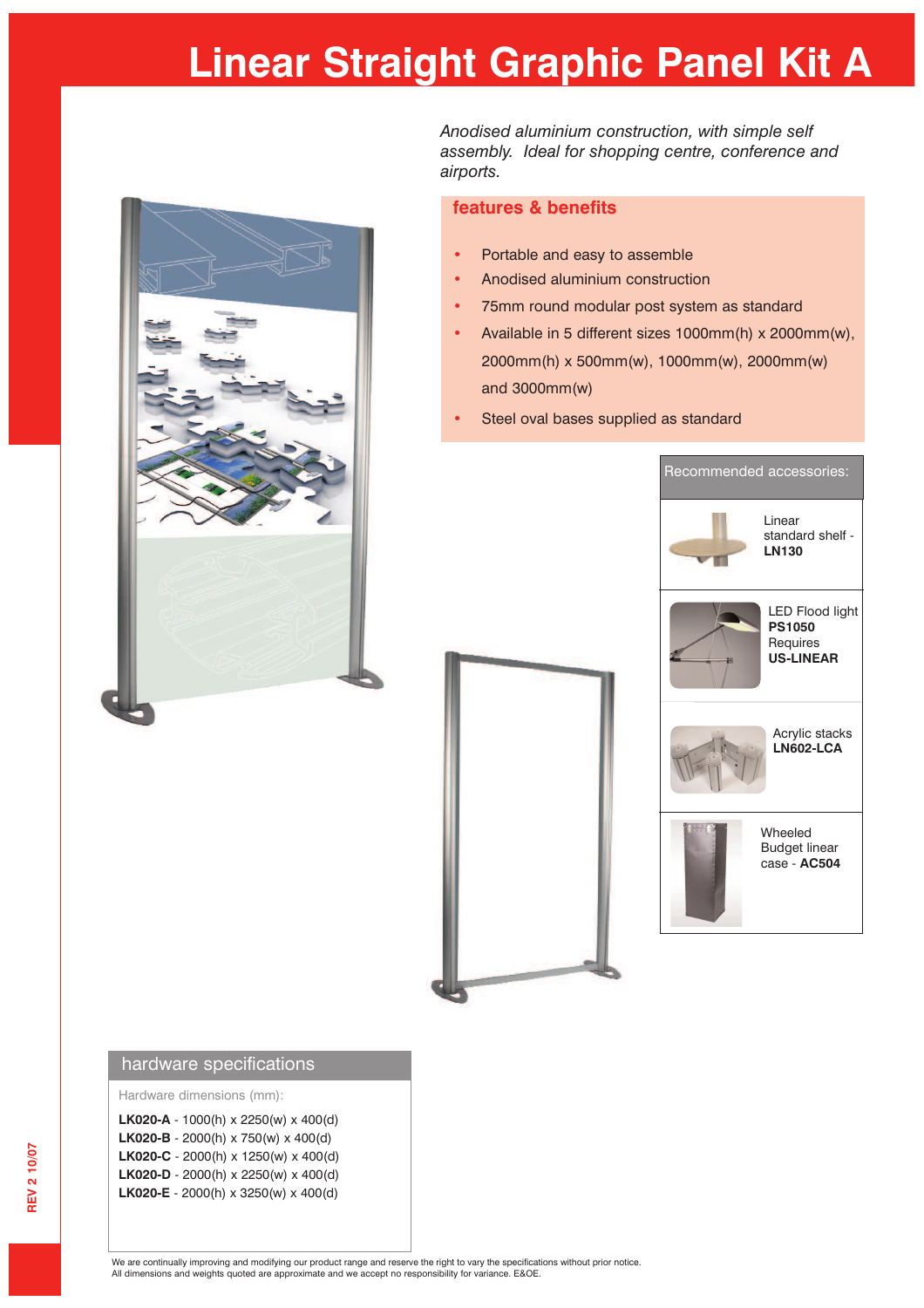## **Assembly Instructions**